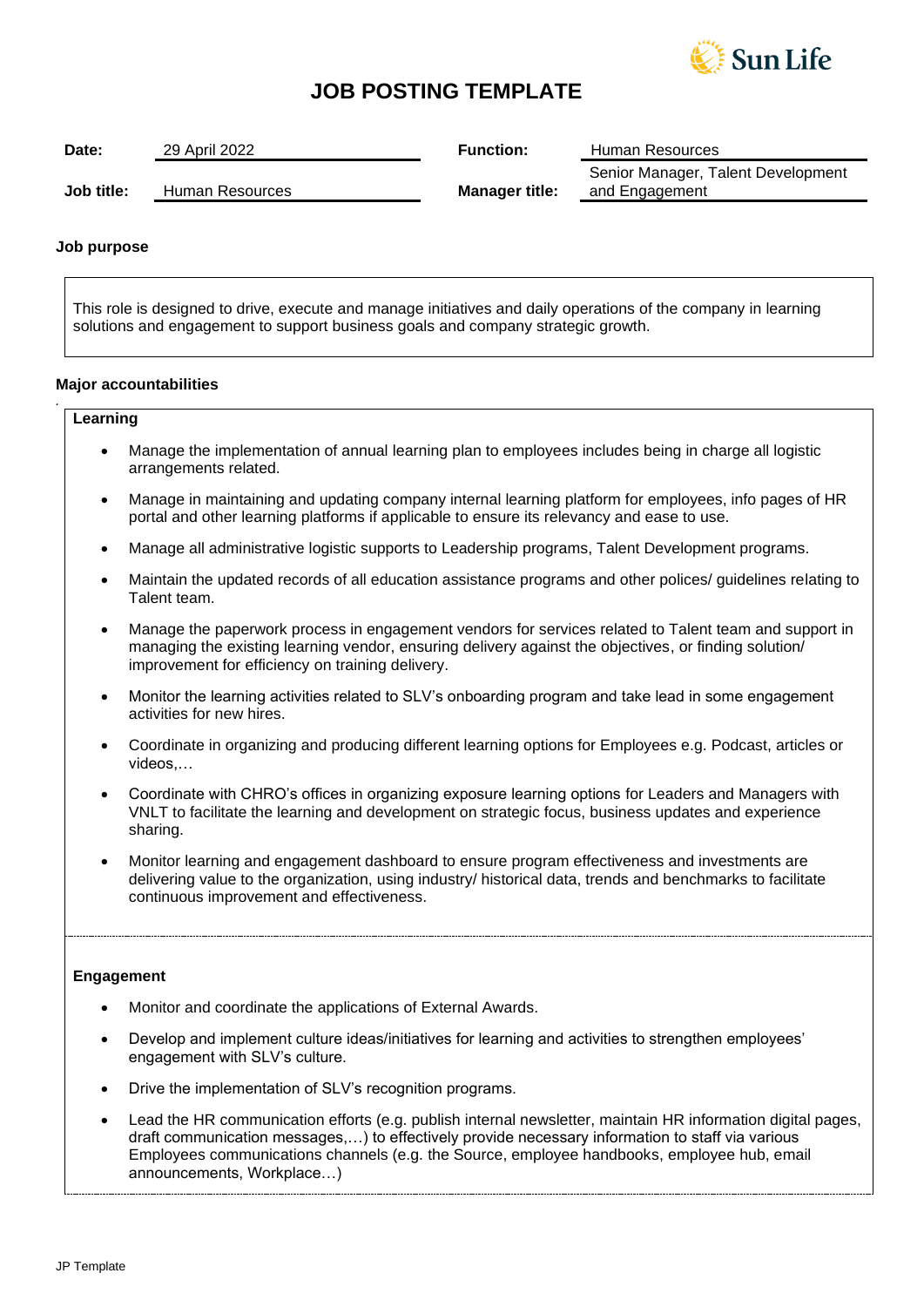

# **JOB POSTING TEMPLATE**

- Coordinate with Marketing for the preparations (e.g. idea developments, all related logistic arrangements, etc.) of companywide activities and events such as Townhalls, annual new year party, company/ function teambuilding (if any) and other activities/events as assigned.
- Provide bilingual translation supports when required.
- Support and contribute activities and initiatives to promote SLV's brand among potential talent pools and strengthen SLV's employer branding.
- Conduct ongoing research of best practices on company communications and applications of such findings in collaboration with regional communications team.

## **Other areas**

- Manage other administrative tasked not limit to logistic arrangements, entertainment payments only to CHRO and Talent team when assigned.
- Coordinate in planning and organizing the meetings in HR function include HR Monthly meetings, HR off sites, especially to be in charge of all logistic arrangements related to the activities.
- Other tasks/ projects assigned.

## **Specialized knowledge**

#### **Technical Skills and Knowledge**

- Ability to work under pressure with good prioritization skills to meet deadlines while working with ambiguity
- Good at human relation, critical thinking skills and attention to details
- Good influencing and interpersonal skills with people, internally and externally
- Good writing and verbal communication skills both Vietnamese and English
- High energy, drive and resilience with demonstrable passion for effective people engagement
- High interest in / good at using technology or engagement trending platforms (preferred)
- High levels of emotional intelligence, entrepreneurial mindset, and sense of art (preferred)
- Numeracy and ability to analyses quantitative and qualitative data.
- Proficient in MS Office specific PowerPoint & Excel

## **Problem solving**

- Proactively addressing current and potential challenges as well as opportunities.
- Demonstrated proactive approaches to problem-solving with strong decision-making capability
- Flexible, creative approach to work and a willingness to challenge the status quo.
- Influence without authority skills are required strong facilitation, negotiation and issue resolving skills